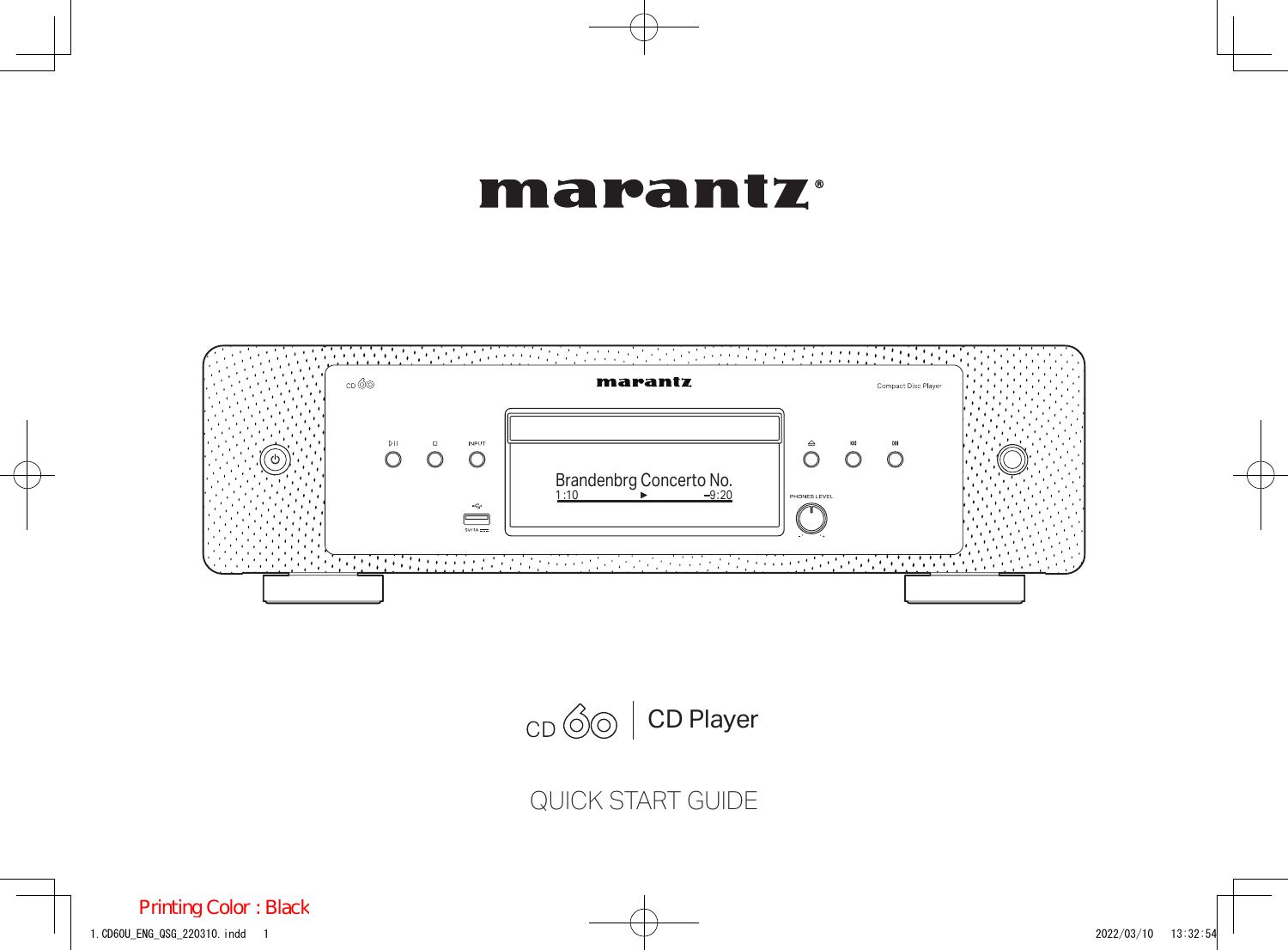# Before you begin

| What's in the box                |  |                               | <b>Required for setup</b> |  |
|----------------------------------|--|-------------------------------|---------------------------|--|
| Quick start guide                |  | Remote control<br>(RC005PMCD) | Amplifier                 |  |
| Safety Instructions              |  | 2× R03/AAA batteries          | Speakers                  |  |
| Warranty<br>(for USA/for CANADA) |  | Audio cable                   | Speaker cables            |  |
| CD Player                        |  | Remote connector<br>cable     |                           |  |
| Power cord                       |  |                               |                           |  |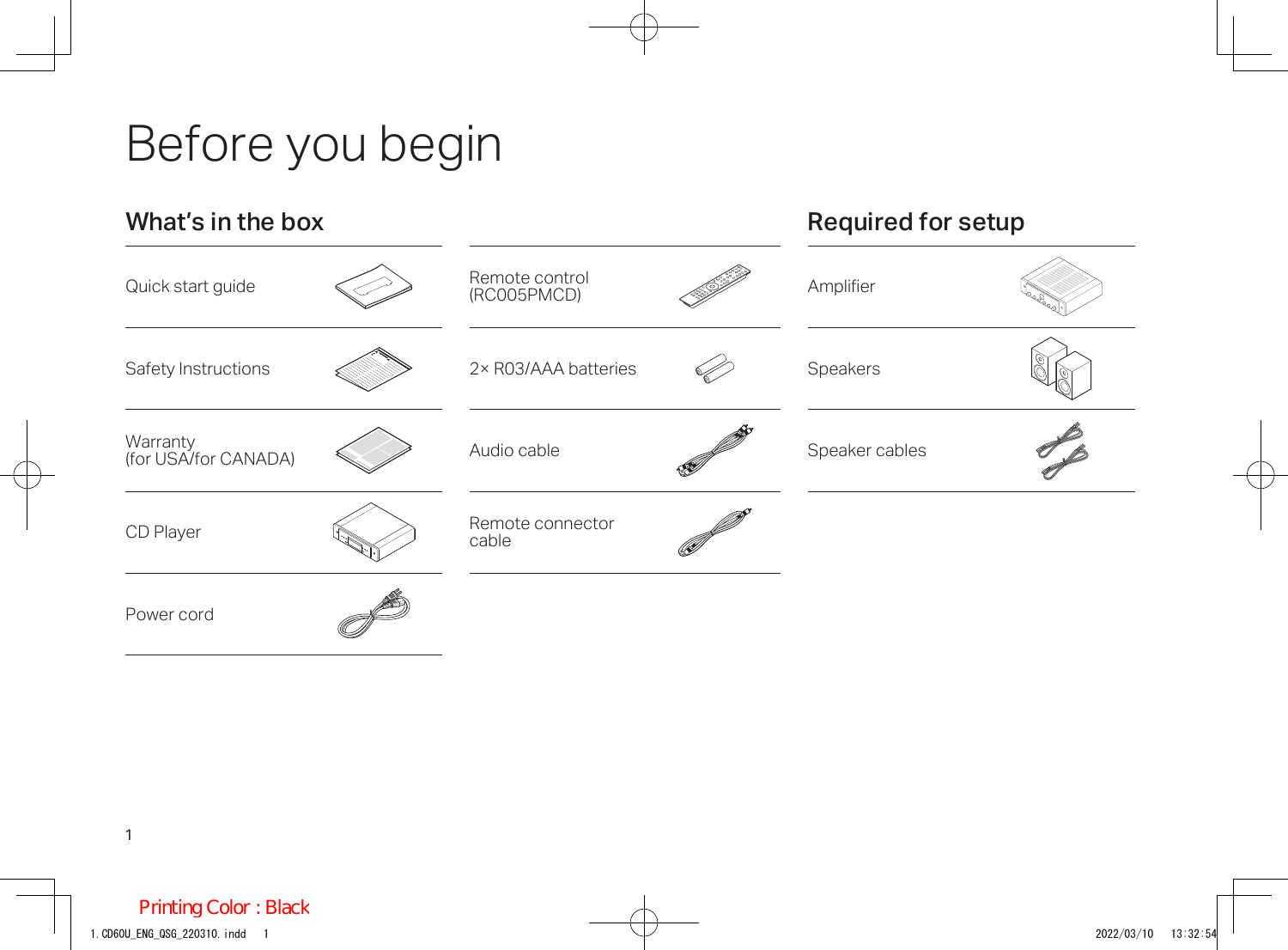Setup





Connect the power cord between the CD60 and a wall outlet.





FR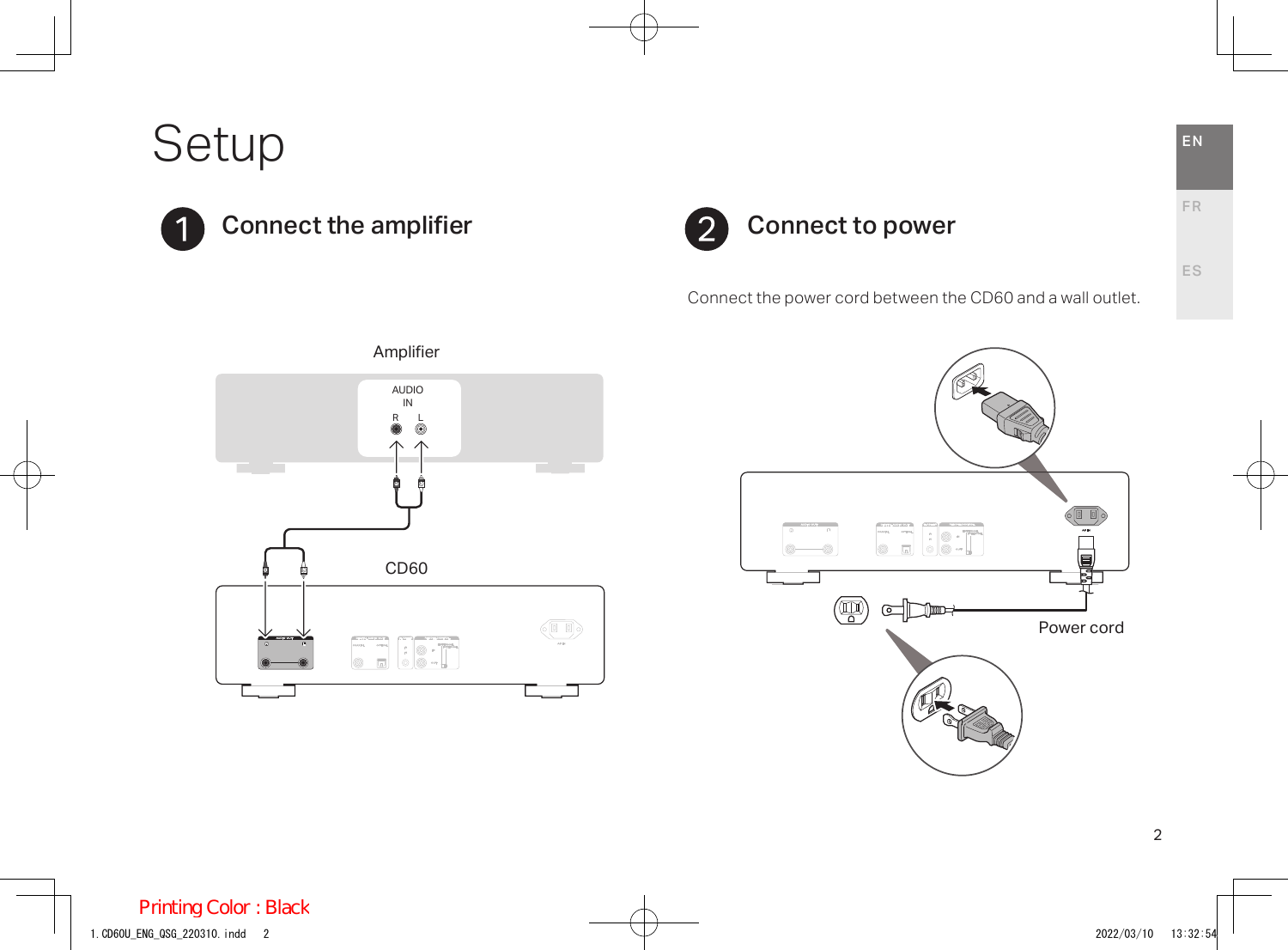

Install batteries in the remote control







• Batteries can be taken out in reversed order.



**υ** Press CD <mark>ປ</mark>.



**2** Press  $\triangleq$  to open the disc tray.



**3** Place CD in the disc tray.

**4** Press  $\triangleright$ II to start playback.



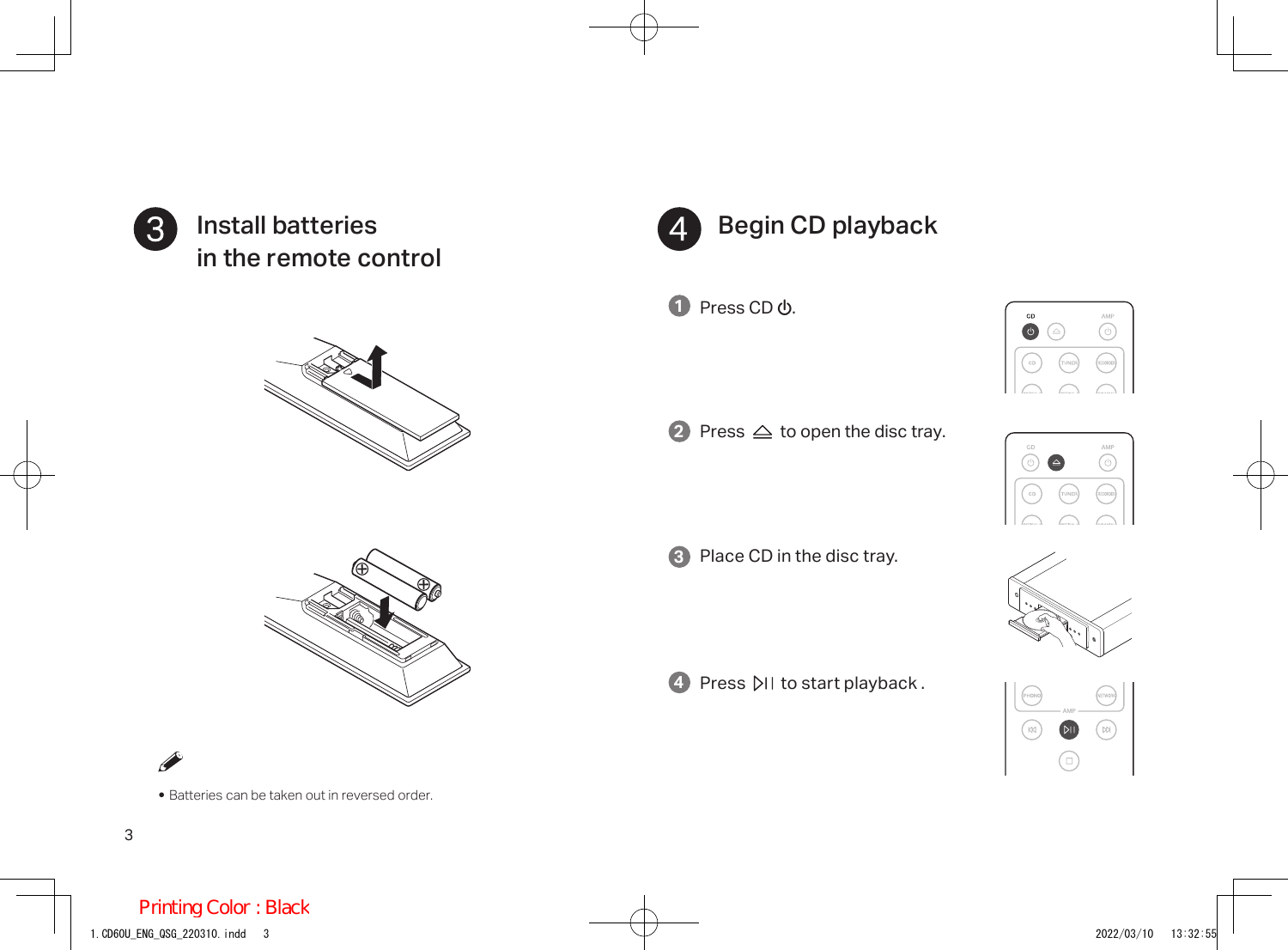## Contact Marantz

 $\mathbb{C}^{\mathbb{N}}$  1-800-654-6633

We hope you will enjoy your Marantz product for years to come. If you ever have any question or need any support, just get in touch via the free helpline. We are happy if you are happy.

In case you can't reach the helpline please check the support section on **www.marantz.com** for more information.

## Owner's manual

Refer to the online manual for other functions information and operation procedure details.

**manuals.marantz.com/CD60/NA/EN/**



Online manual



FR